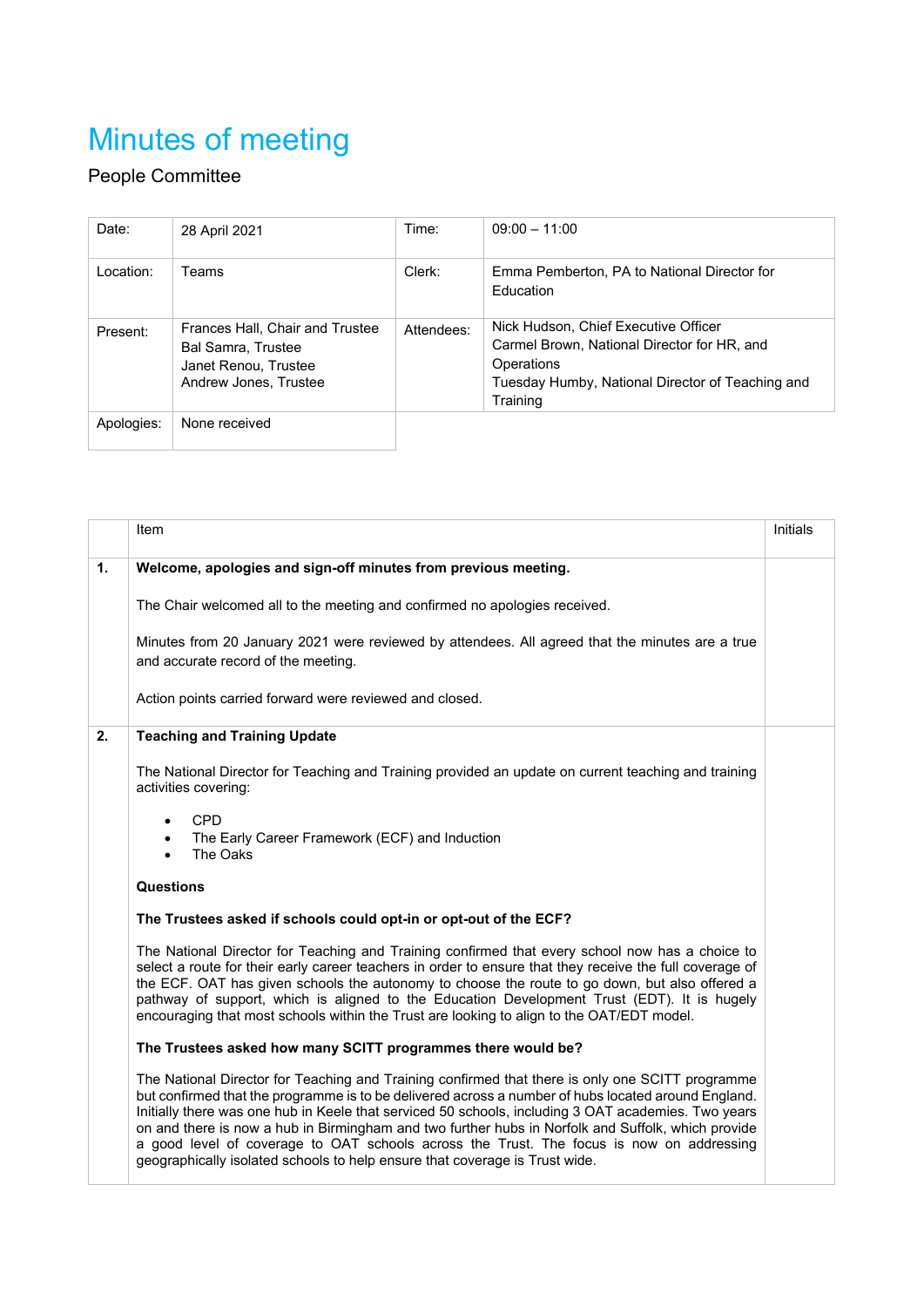|    | <b>Comments</b>                                                                                                                                                                                                                                                                                                                                                                                                                                                                                                                                                                                                                                                                                     |  |
|----|-----------------------------------------------------------------------------------------------------------------------------------------------------------------------------------------------------------------------------------------------------------------------------------------------------------------------------------------------------------------------------------------------------------------------------------------------------------------------------------------------------------------------------------------------------------------------------------------------------------------------------------------------------------------------------------------------------|--|
|    | The Trustees suggested working more closely with HR and Finance to help manage recruitment<br>across The Oaks hubs and for specific subjects.                                                                                                                                                                                                                                                                                                                                                                                                                                                                                                                                                       |  |
|    | The National Director for Teaching and Training thanked all for the feedback received and left the<br>meeting.                                                                                                                                                                                                                                                                                                                                                                                                                                                                                                                                                                                      |  |
| 3. | <b>HRD Report</b>                                                                                                                                                                                                                                                                                                                                                                                                                                                                                                                                                                                                                                                                                   |  |
|    | The National Director for HR and Operations provided Trustees with an update on strategic HR work<br>around OAT 8 and asked Trustee views on how to develop Equality, Diversity and Inclusion (EDI)<br>across the Trust.                                                                                                                                                                                                                                                                                                                                                                                                                                                                            |  |
|    | The Trustees discussed this at length and provided the following feedback:<br>To focus on inclusivity. In doing so, it will address and encapsulate both equality and<br>$\bullet$<br>diversity.                                                                                                                                                                                                                                                                                                                                                                                                                                                                                                    |  |
|    | Look at how we recruit roles and look at new ways to find new talent to help make a difference<br>$\bullet$<br>and help to populate our talent pipeline.                                                                                                                                                                                                                                                                                                                                                                                                                                                                                                                                            |  |
|    | To focus on developing Impact roles out in our academies to help move this forward - These<br>$\bullet$<br>are roles/people in the organization who closely align with OAT values and are well<br>connected within OAT. These roles can help to have a direct impact on the schools they<br>serve.                                                                                                                                                                                                                                                                                                                                                                                                  |  |
|    | The Trustees recognises that OAT schools are all different and sit within a variety of<br>$\bullet$<br>demographic settings. Should OAT look to mirror the communities within the OAT workforce<br>and approach each demographic individually rather than under one strategy?<br>There was also a discussion around positive action and its appropriateness in our planning<br>$\bullet$<br>going foward.                                                                                                                                                                                                                                                                                           |  |
|    |                                                                                                                                                                                                                                                                                                                                                                                                                                                                                                                                                                                                                                                                                                     |  |
|    | The National Director for HR and Operations thanked the Trustees for their support and feedback.                                                                                                                                                                                                                                                                                                                                                                                                                                                                                                                                                                                                    |  |
| 4. | Pay and Reward Recommendation Paper                                                                                                                                                                                                                                                                                                                                                                                                                                                                                                                                                                                                                                                                 |  |
|    | The National Director HR and Operations summarised the recommendations for the new pay and<br>grading process for the following groups:                                                                                                                                                                                                                                                                                                                                                                                                                                                                                                                                                             |  |
|    | The OAT Executive Team<br>OAT HO staff including Regional Directors and Director of Primary and SEND who form the<br>$\bullet$<br>Senior Leadership Team<br>Principals pay and reward                                                                                                                                                                                                                                                                                                                                                                                                                                                                                                               |  |
|    | The National Director HR and Operations explained that this is the culmination of two pieces of work<br>around pay and reward to bring all elements in line across OAT. Specifically, to bring Head Office and<br>Principals pay in line with how OAT reward our teaching and support staff and to ensure that there is<br>a robust, aligned approach moving forward.                                                                                                                                                                                                                                                                                                                               |  |
|    | In order to facilitate this OAT partnered with two external organisations:                                                                                                                                                                                                                                                                                                                                                                                                                                                                                                                                                                                                                          |  |
|    | Pay in Education for Head Office and SLT pay; and<br>$\bullet$<br>Brown Jacobson to help support pay.<br>$\bullet$                                                                                                                                                                                                                                                                                                                                                                                                                                                                                                                                                                                  |  |
|    | <b>Comments</b>                                                                                                                                                                                                                                                                                                                                                                                                                                                                                                                                                                                                                                                                                     |  |
|    | The Trustees expressed a view regarding the HO process that suggests that an employee could<br>automatically move through the salary range, from one increment to the next, subject to a satisfactory<br>performance review. The Trustees requested that the wording and language be altered to emphasise<br>that pay increments are not automatic, and to clearly outline the performance management process<br>and movement through the pay scales, so the process is robust and clear. It was agreed that HO roles<br>are different from those in schools and thus the demands and targets should be determined differently<br>and should include trust wide targets as well as individual ones. |  |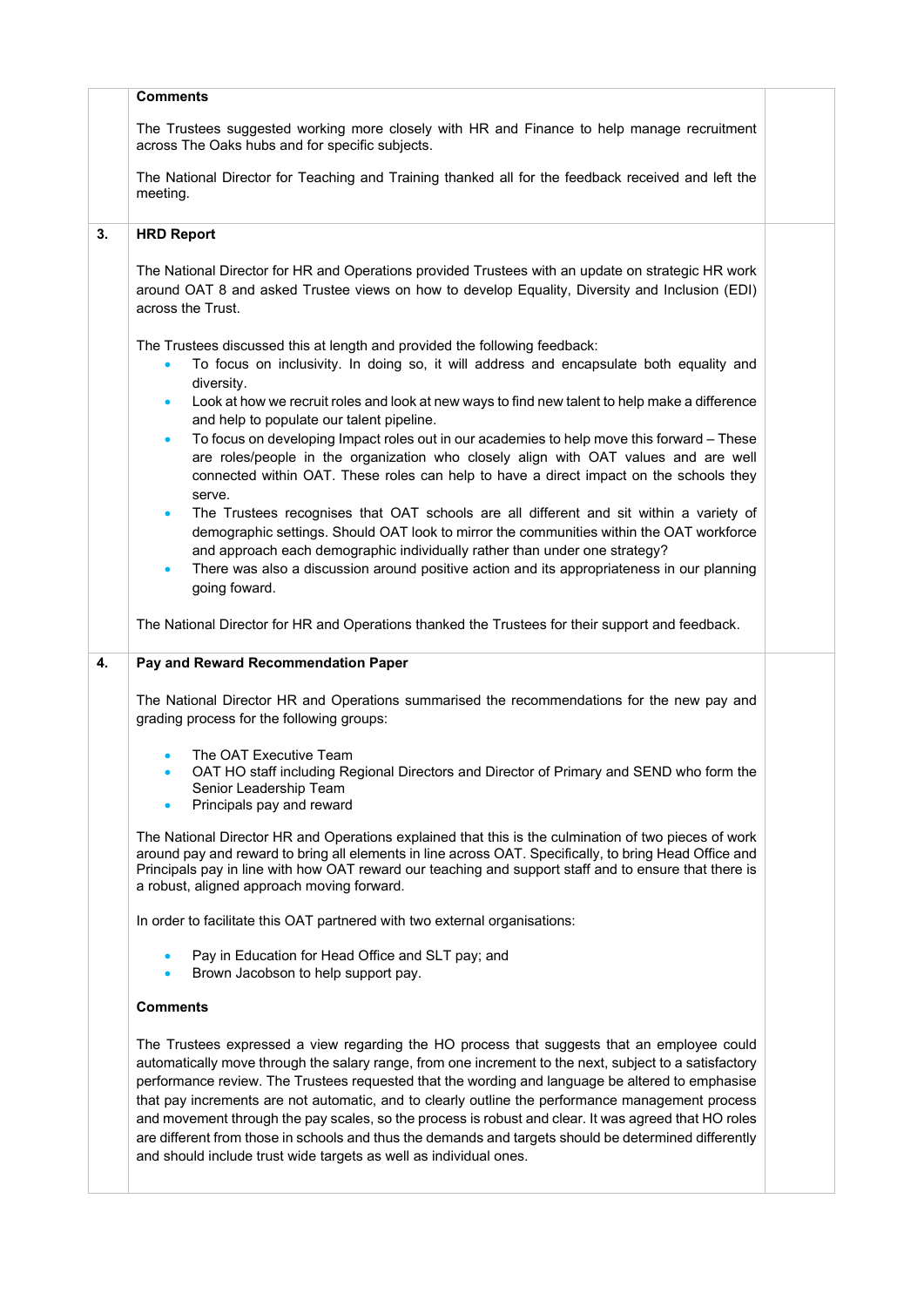| The National Director HR and Operations confirmed that it had only been consulted at Executive level<br>and a light touch conversation with our Regional Directors/Director of Primary/SEND. The next phase<br>would be to consult with principals once final wording agreed.                                                                                                                                                                                     |              |
|-------------------------------------------------------------------------------------------------------------------------------------------------------------------------------------------------------------------------------------------------------------------------------------------------------------------------------------------------------------------------------------------------------------------------------------------------------------------|--------------|
| The Trustees asked if this had been consulted internally?                                                                                                                                                                                                                                                                                                                                                                                                         |              |
| <b>Questions</b>                                                                                                                                                                                                                                                                                                                                                                                                                                                  |              |
| The National Director HR and Operations to look at wording of title and contents.                                                                                                                                                                                                                                                                                                                                                                                 | CB           |
| Some of the Trustees discussed the wording around 'behaviours' and commented that it might not be<br>the ideal word to use and the National Director of HR and Operations agreed to take an action to<br>review this. One alternative discussed could be 'What we should be demonstrating to deliver OAT<br>values.'                                                                                                                                              |              |
| <b>Comments</b>                                                                                                                                                                                                                                                                                                                                                                                                                                                   |              |
| The National Director for HR and Operations provided an update to Trustees on the work taking place<br>within OAT to develop a set of OAT behaviours.                                                                                                                                                                                                                                                                                                             |              |
| <b>OAT Staff Behaviour's Update</b>                                                                                                                                                                                                                                                                                                                                                                                                                               |              |
| The paper with recommendations will move forward to be presented to the main Trustee Board in July<br>2021 for final sign off.                                                                                                                                                                                                                                                                                                                                    |              |
| amending the wording re the terminology around OAT challenge points relating to retention                                                                                                                                                                                                                                                                                                                                                                         | <b>CB/NH</b> |
| wording on incremental progression within OAT HO roles being strengthened with a clear<br>robust process                                                                                                                                                                                                                                                                                                                                                          | <b>CB/NH</b> |
| Recommendations approved subject to:                                                                                                                                                                                                                                                                                                                                                                                                                              |              |
| <b>Decision Outcome</b>                                                                                                                                                                                                                                                                                                                                                                                                                                           |              |
| The Trustees recommended that the timing and communication of outcomes be managed carefully in<br>order to maintain consideration to the ever-changing environment we find ourselves in.                                                                                                                                                                                                                                                                          |              |
| The Chief Executive Officer thanked the Trustees for the feedback relating to OAT Challenge Points<br>for principals in terms of retention in particular and would be happy to moderate and change the<br>terminology to provide more clarity.                                                                                                                                                                                                                    |              |
| The Chief Executive Officer agreed that there are good mixture of candidates coming through from<br>academies, but it is important that individuals earn their position and go through a robust recruitment<br>process. We are also looking to build further opportunities for principals to move away from academy<br>roles into executive principal roles or to become part of the central education team, which will broaden<br>opportunities for progression. |              |
| The National Director HR and Operations explained that OAT is actively working on succession<br>planning and we have been particularly successful with promoting strong Vice Principals into Principal<br>roles. The current model is working well and has provided a good balance of both internal and external<br>appointments. The trustees pointed out the desire to have some 'churn' in order to drive innovation.                                          |              |
| Additionally, more clarity needs to be provided on the criteria for awarding OAT challenge points<br>described for Principal pay.                                                                                                                                                                                                                                                                                                                                 |              |
| roles be appointed from within, where appropriate.                                                                                                                                                                                                                                                                                                                                                                                                                |              |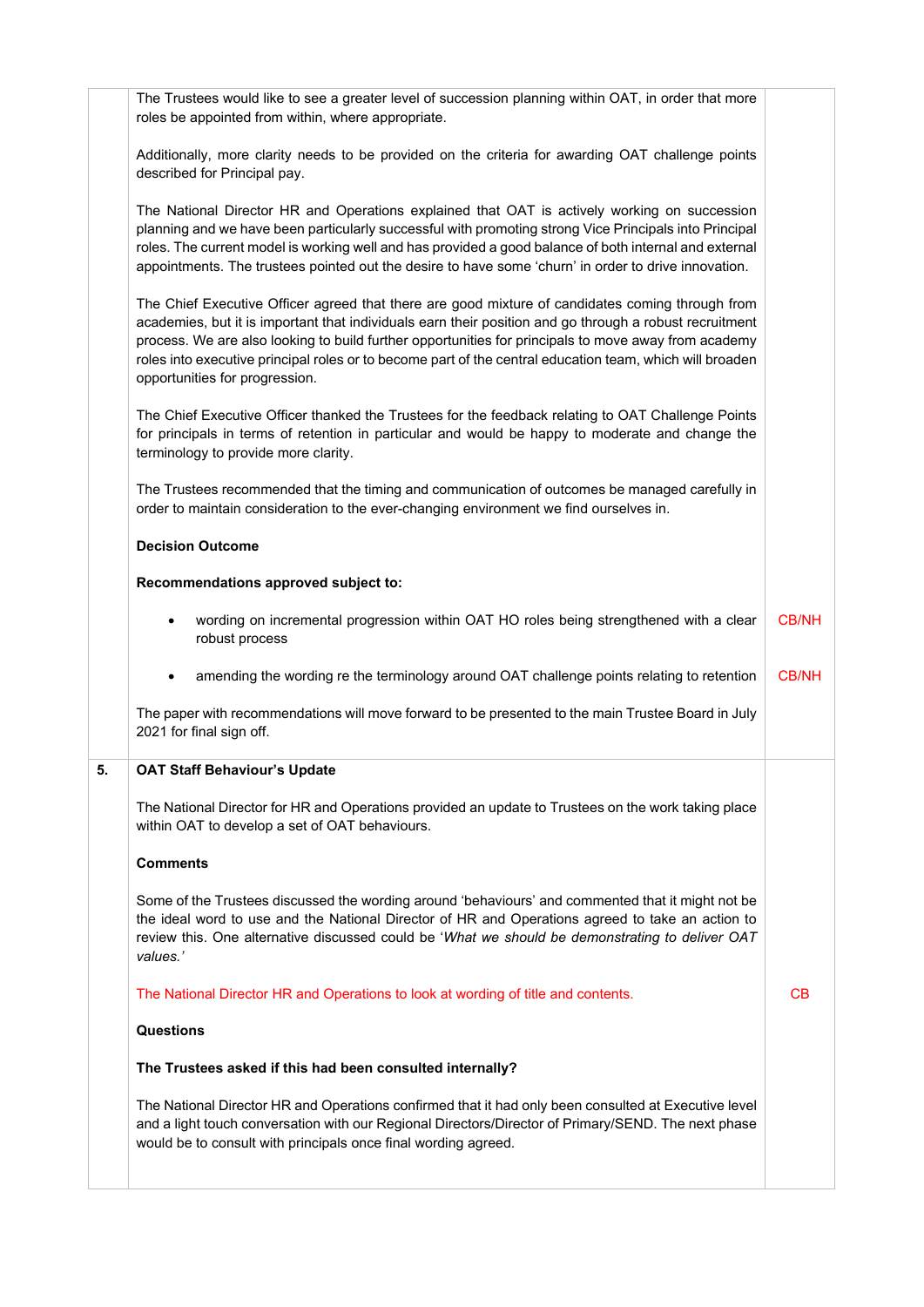|    | CB to forward a copy of Appendix 2 to the Chair (FH) to review as she has some experience in this<br>area to add some more content/suggest any amends.                                                                                                                                                                                                                                                                                                                                                                                                                   | CВ |
|----|--------------------------------------------------------------------------------------------------------------------------------------------------------------------------------------------------------------------------------------------------------------------------------------------------------------------------------------------------------------------------------------------------------------------------------------------------------------------------------------------------------------------------------------------------------------------------|----|
| 6. | <b>OAT Employee Survey update</b>                                                                                                                                                                                                                                                                                                                                                                                                                                                                                                                                        |    |
|    | The National Director HR and Operations provided an update on work to date on the OAT Employee<br>Survey, with a focus on:                                                                                                                                                                                                                                                                                                                                                                                                                                               |    |
|    | CPD and career planning actions<br>Workload<br>Student behaviour                                                                                                                                                                                                                                                                                                                                                                                                                                                                                                         |    |
|    | Trust perception                                                                                                                                                                                                                                                                                                                                                                                                                                                                                                                                                         |    |
|    | Questions                                                                                                                                                                                                                                                                                                                                                                                                                                                                                                                                                                |    |
|    | The Trustees asked how 'Trust Perception' was split in terms of role?                                                                                                                                                                                                                                                                                                                                                                                                                                                                                                    |    |
|    | The National Director HR and Operations confirmed that responses from principals and HO were more<br>positive that support staff / teachers. The Executive Team are looking to investigate Trust perception<br>and to look at ways to further improve internal communications to help develop the relationship<br>between the Trust and those working in academies.                                                                                                                                                                                                      |    |
|    | The Trustees asked if there were any geographical elements to consider?                                                                                                                                                                                                                                                                                                                                                                                                                                                                                                  |    |
|    | The National Director HR and Operations confirmed not. The lower scores are predominantly from<br>support staff and teachers in schools, where communication is more challenging. The Chief Executive<br>Officer now writes to all staff on a more regular basis to provide a Trust update, which connects directly<br>with support staff and teachers. As such, communication is moving in the right direction, whilst being<br>mindful not to overload staff, but there is still the opportunity to develop a much more robust approach<br>to internal communications. |    |
|    | Questions                                                                                                                                                                                                                                                                                                                                                                                                                                                                                                                                                                |    |
|    | The Trustees asked if the pandemic had provided an opportunity for schools to change their<br>processes to help alleviate and streamline workload?                                                                                                                                                                                                                                                                                                                                                                                                                       |    |
|    | The Chief Executive Officer confirmed that some schools had already expressed their intent to retain<br>some of the changes made during to the pandemic as these have had a positive impact on staff and<br>students. It had provided an opportunity to introduce a different way of working and new systems that<br>have since worked well.                                                                                                                                                                                                                             |    |
|    | The National Director HR and Operations confirmed that OAT Head Office had also engaged well with<br>transitioning from office-based face to face meetings to an online only provision during the various<br>lockdowns. This has worked well and will continue in the future, where appropriate.                                                                                                                                                                                                                                                                         |    |
|    | <b>Comments</b>                                                                                                                                                                                                                                                                                                                                                                                                                                                                                                                                                          |    |
|    | The Trustees requested that that OAT explore how blended learning could be utilised in the future,<br>stressing the need to be innovative and forward looking.                                                                                                                                                                                                                                                                                                                                                                                                           |    |
| 7. | <b>Review of Risk Register</b>                                                                                                                                                                                                                                                                                                                                                                                                                                                                                                                                           |    |
|    | The Risk Register is an extract from the overall OAT Risk Register, which details items pertinent to<br>the People Committee.                                                                                                                                                                                                                                                                                                                                                                                                                                            |    |
|    | The National Director HR and Operations confirmed that the paper supplied is incomplete. Due to IT<br>migration issues, it was not possible to provide an updated copy on Passageways.                                                                                                                                                                                                                                                                                                                                                                                   |    |
|    |                                                                                                                                                                                                                                                                                                                                                                                                                                                                                                                                                                          |    |